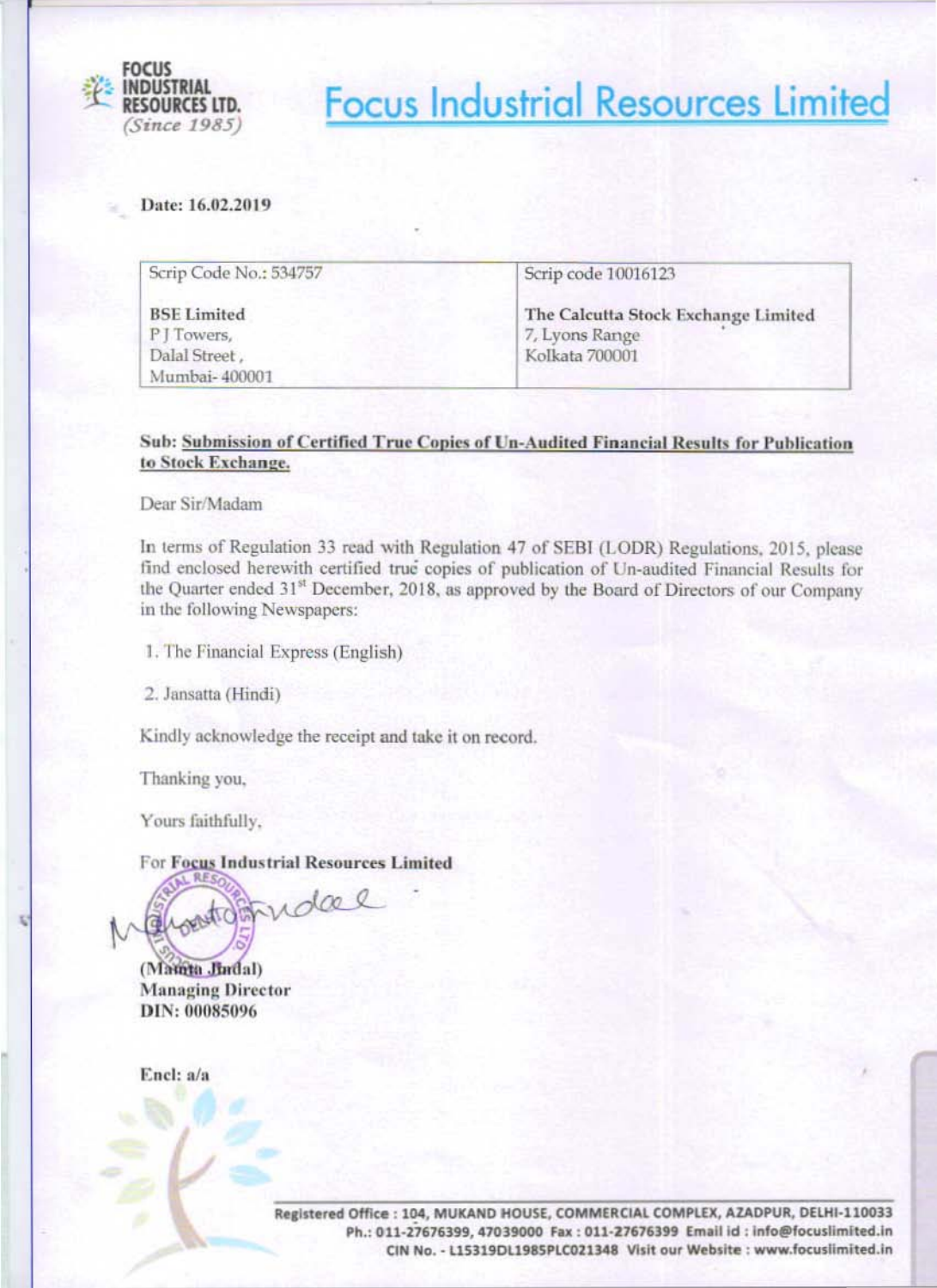## WWW.FINANCIALEXPRESS.COM

# **FINANCIAL EXPRESS**

# **THURIDA TAMIL NADU NEWSPRI**

Regd. Office: 67, MOUNT RO<br>CIN: L22121TN1979PLC

 $31$ 

**EXTRACT OF STATEMENT OF UNAUDEL** THE QUARTER AND NINE MONTHS I

#### Particulars

Total income from operations (Net)

Net Profit / (Loss) for the period (before tax, Expedional and / or Eatrocrdinary items)

Net Profit / (Loss) for the period before tax (after Escaptional and I or Extraordinary (terms)

Net Profit / (Loss) for the period after tax (after Exceptional and I or Extraordinary terms)

Total comprehensive income for the period (Net of Tax)

Equity Share Capital (Face value of share of Rs 10). each)

Reserves (excluding revaluation massive)

**Enabling Busin** 

Earnings per share (of Rx 10/ Share) (Before and after extreordinary items) (not annualised) - Basic and Diluted EPS-(in Rs)

#### **Notes**

No.

E

 $\overline{\bullet}$ 

x

1. The above is an extract of the detailed format of Quarte under Reputation 33 of the SEBI (Listing obligations and Off full format of unaudited financial Require for the quarter and Stock Exchange websites at www.bseindia.com, www.nseing 2. This above results have been reviewed by Audit committee

#### Place : Chevral - 32

13.02.2019 Date:

CHRA/167/DESPLACITIES

|                                                                                                                                                                                                                                                                     | <b>CON 12 2210</b> | 71162                                                                                                                        |
|---------------------------------------------------------------------------------------------------------------------------------------------------------------------------------------------------------------------------------------------------------------------|--------------------|------------------------------------------------------------------------------------------------------------------------------|
| ΚE<br>» Efficiencies                                                                                                                                                                                                                                                |                    | OFFICE OF THE RECOVERY OF<br><b>IDEBTS RECOVERY TRIBUNAL-I.</b><br>ATH FLOOR, JEEVAN TARA BUILDING, PARLIAMENT STREET, NEW D |
| Regd, Office<br>Chennai - 6<br><b>Contract of the Contract of the Contract of the Contract of the Contract of the Contract of the Contract of the Contract of the Contract of the Contract of the Contract of the Contract of the Contract of the Contract of t</b> |                    | <b>E-AUCTION SALE NOTICE</b><br>H. SEH Cantril Dayle of built Ve CODAI COMP.<br><b>Charles Company</b>                       |

**Extract of Consolidated Un** 

09.01.2019 quarter and nine months end As per my order dated 09.01.2019, the under mentioned property will be sold by public e-Auction on 14.03.2019 in the said Recovery Certificate. The suction sale will be "Online e-Auctioning" through website:

be https://www.bankeauctions.com Date and Time of Auction: On 14.03.2019 between 03:00 PM and 04:00 PM (with extensions of 5 minutes duration after 4:00 P.M., if required).

#### DESCRIPTION OF IMMOVABLE PROPERTY

| Description of Property                                                                                                        | Reserve Price                                                                                         | <b>EMD</b>                                                                                    |
|--------------------------------------------------------------------------------------------------------------------------------|-------------------------------------------------------------------------------------------------------|-----------------------------------------------------------------------------------------------|
| L Vacant Plot out of Khasra<br>No. 575/1 Min. Situated at Area<br>of Village Aya Nagar, Tehsil<br>Hauz Khas, New Delhi-110016. | Ra.97,37,600/-<br>(Rupees Ninety Savon)<br>Lakhs Thirty Seven<br><b>Thousand Six</b><br>Hundred Only) | Rs.9.73,760/-<br>(Rupeas Nine Lakh)<br>Seventy Three<br>Thousand Seven<br>Hundred Slaty Only) |

#### TERMS & CONDITIONS

The Audtion Sale will be "online e-audtioning" through website: https://www.bankeauctions.com

The EMD stull be paid through Demand Draft Pay Order In fevour of Recovery Officer-L DRT4, Daibi Alc. R.C. No.25/14 or through RTGS IFSC Code CBIN0280318 Alc. No.1052155258, favouring "Central Bank of India, Asset Recovery Branch, Sorabji Shewan, Karolbegh, New Delhi\* slong with self-stiested copy of document (Voter 1) card/Driving Licence (Passport) which should contain the address for future communication and self-attested copy of PAN Card must reach to the Office of the Recovery Officer-DRT-I, Delti latest by 12.03.2019 before 05:00 P.M. The EMD received thereafter shall hut be considered

The envelope containing EMD should be super-scribed "R.C. No.28/14" alongwith the detail of the sender's address, e-mail ID and Mobile Number etc.

The property is being sold on "As is where is basis" and "As is what is basis".

The Bidders are advised to go through the portal https://bankeauctions.com , for de

| nancial Results of TAKE Solutions Limited (Standals |  |  |
|-----------------------------------------------------|--|--|
| <b>Devenue from operations</b>                      |  |  |

Particulars

Profit /(Loss) from ordinary activities before tax

Profit /(Loss) from ordinary activities after tax

(Par value of ₹ 1/- each, not annualised)

Revenue from operations

Equity Share Capital Total comprehensive income

Eamings per share

(a) Basic (b) Diluted

- Other Income Profitt(Losa) before tax
- Profit/(Loss) after tax 4

The Unaudited Standalone and Consolidated financial December 31, 2018 in respect of TAKE Solutions Limited Committee and approved by the Board of Directors of th February 13, 2019. The above results have been subjected<br>Company. The reports of the Statutory auditors are unqualit 2. These financial results have been prepared in according<br>prescribed under Section 133 of the Companies Act, 2013 я Regulation 33 of the SEBI (Listing Obligation and Disclo irouler dated July 05, 2018.

#### THURSDAY, FEBRUARY 14, 2019

**FOCUS INDUSTRIAL RESOURCES LIMITED** Registered Office: 184, Mukand House, Commercial Complex, Azadpur, Delhi-110033<br>Email: Info(Efocusiinding), In Wabshe, www.focusiinding.in Phone: 011-27673522, 011-47631368,

Unaudited Financial Results for the Quarter and Nine Months ended 31st December, 2018 **FART-1** (Rs. in Lakha) Statement of Unaudited Financial Results for the Quarter and Nine Months Ended 31at Dec mber, 2018 **Quarter** soded Year Ended Ł previous year Printerin Particulars Current quarter ander<br>31-12-2013 **Year ended** 31-12-2017 31-03-2018 mauditas Auditard 144.23 生産 Net Profit for the partial parlam Tax, Experience  $0.22$ 225 0.02 Net Pealt for the period before tax (after Exceptional 8.03 0.30  $0.02$ andlor Fatracedosary dema lest Profit for the period offer tax jatter Exceptional 白白 and/or Extraordinary items)  $0.20$ 1210.42 1219.42 1219.42 Equity Share Capital Reserves (excluding Revaluation Reserve) (as shown in the Audited Balance Sheet of the previous year)<br>Earnings Fer Shere (of Rs. 10) each) (for continuing **15.153** 8.60 1957 80

CIN :L153190L1985PLC021348

and discontinued operations) **Winds** 0.00 **Basic D.DO Cristino** 0.00 0.00

the Company have Carried out a "Limited Review" for the financial meutical to the Quarter Ended 31st<br>16 in terms of Regulation 33 of the SEBI (Listing Obligations and Olaclosures Requirements), 2015

é alpour Financial Results are mestable on the walsets of the company is were focus in lood in and on the website<br>Signit Eacher on where the shares of the Company are taled i a www.basindia.com

egistered as NGFC with RSI & prosently them are no ascentate reportable segments as per AS-17. The actions researches to each out respond by the Board of Olymptons in the maiding held on February 13, 2019.

The Decree as provided at the second decree and of the The Decree and of the The Decree and of the Second Control of the Second Control of Courtes, and of the Second Courtes, and of the Second Courtes, and the Second Court

**Mamte Jimdal** ging Directo

**Tienge under**